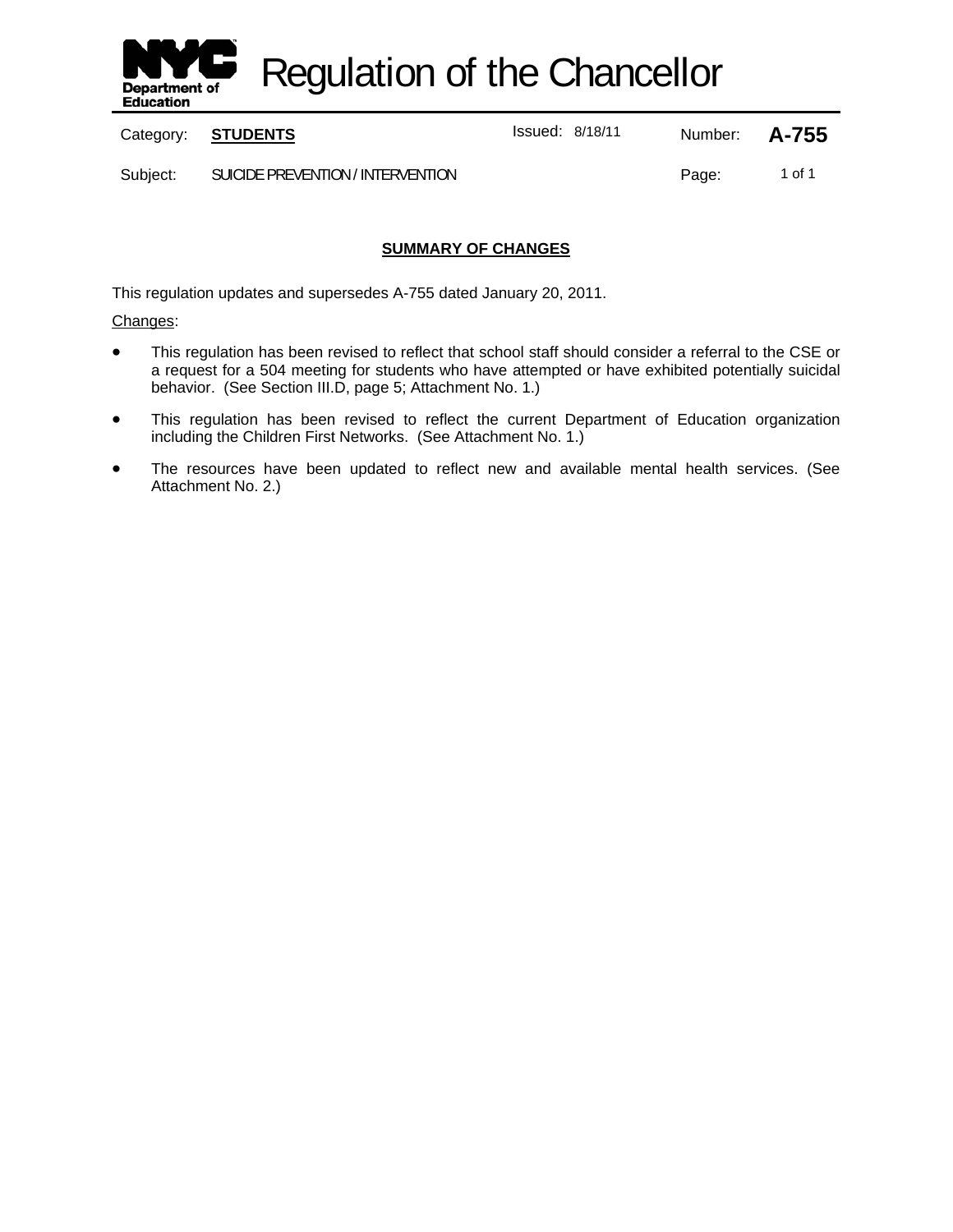### **ABSTRACT**

This regulation supersedes and replaces Chancellor's Regulation A-755 dated January 20, 2011. The number of suicides and attempted suicides among school aged youth has increased by alarming rates in recent years. This regulation focuses on the role of the school in dealing with potential or actual suicidal behavior and provides guidelines to assist each school in the development of a School Crisis Intervention Plan. It is the responsibility of every staff member to report knowledge of any potential suicide to the principal or designated liaison whether or not the student has requested that the information be kept confidential. Only School Based Mental Health Programs (SBMHP) trained mental health staff such as guidance counselors, psychologists, social workers, and psychiatrists are to provide appropriate counseling services. This staff is crucial in the formation of the school crisis response/prevention education/intervention team. The persons designated by the principal, e.g., the assistant principal, guidance counselor, social worker, mental health worker, must report suicidal behavior to the parent<sup>∗</sup> and complete a Department of Education "Online Occurrence Report".

## **INTRODUCTION**

 $\overline{a}$ 

Students often give clues of their intent to commit suicide to peers, teachers and other personnel. It is important, therefore, that all school personnel (pedagogical and non-pedagogical) be made aware of behavioral manifestations which may suggest suicidal tendencies. All suicide related behaviors must be taken seriously.

#### **I. ADMINISTRATION**

The principal of each elementary, intermediate, junior high school, high school, and citywide Special Education Program shall:

- A. Designate a staff member to serve as the school's School Suicide Prevention Liaison. He/she serves as the school's liaison to the Children First Network (CFN) Youth Development Liaison as appropriate on all matters related to suicide prevention education/intervention. The liaison is responsible for completing the suicide report in the DOE's "Online Occurrence Reporting System" (OORS). He/she also serves as a member of the school's "Crisis Team" (see Section I.B below)
- B. Establish a school crisis response/prevention education/intervention team ("Crisis Team"). The Crisis Team may be part of an already existing pupil personnel or comprehensive health team. The Crisis Team must include the school's designated suicide liaison and school based mental health workers. The Crisis Team is a multidisciplinary team which may also include the school principal, the designated suicide liaison, guidance counselors, teachers, school based support team members, Substance Abuse Prevention and Intervention Specialists (SAPIS), health resource coordinators, school nurses, School Based Mental Health Providers (SBMHP) personnel and other staff members who have an understanding and working knowledge of suicide issues.
- C. Ensure that the school's suicide prevention/intervention plan is fully implemented.
- D. Ensure that the Suicide Reference Guide Warning Signs of Suicide Risk and Procedure for Action (Attachment No. 1) and the "Mental Health and Social Services for NYC Youth" (Attachment No. 2) are distributed to all school staff.
- E. Ensure that the Suicide Reference Guide, the list of Crisis Team members and intervention procedures are prominently posted.

<sup>∗</sup> The term "parent," whenever used in this regulation, shall mean the student's parent(s) or any person(s) or agency in a parental or custodial relationship to the student or any individual designated by the parent to act in *loco parentis*, or the student, if he/she is an emancipated minor or has reached 18 years of age.

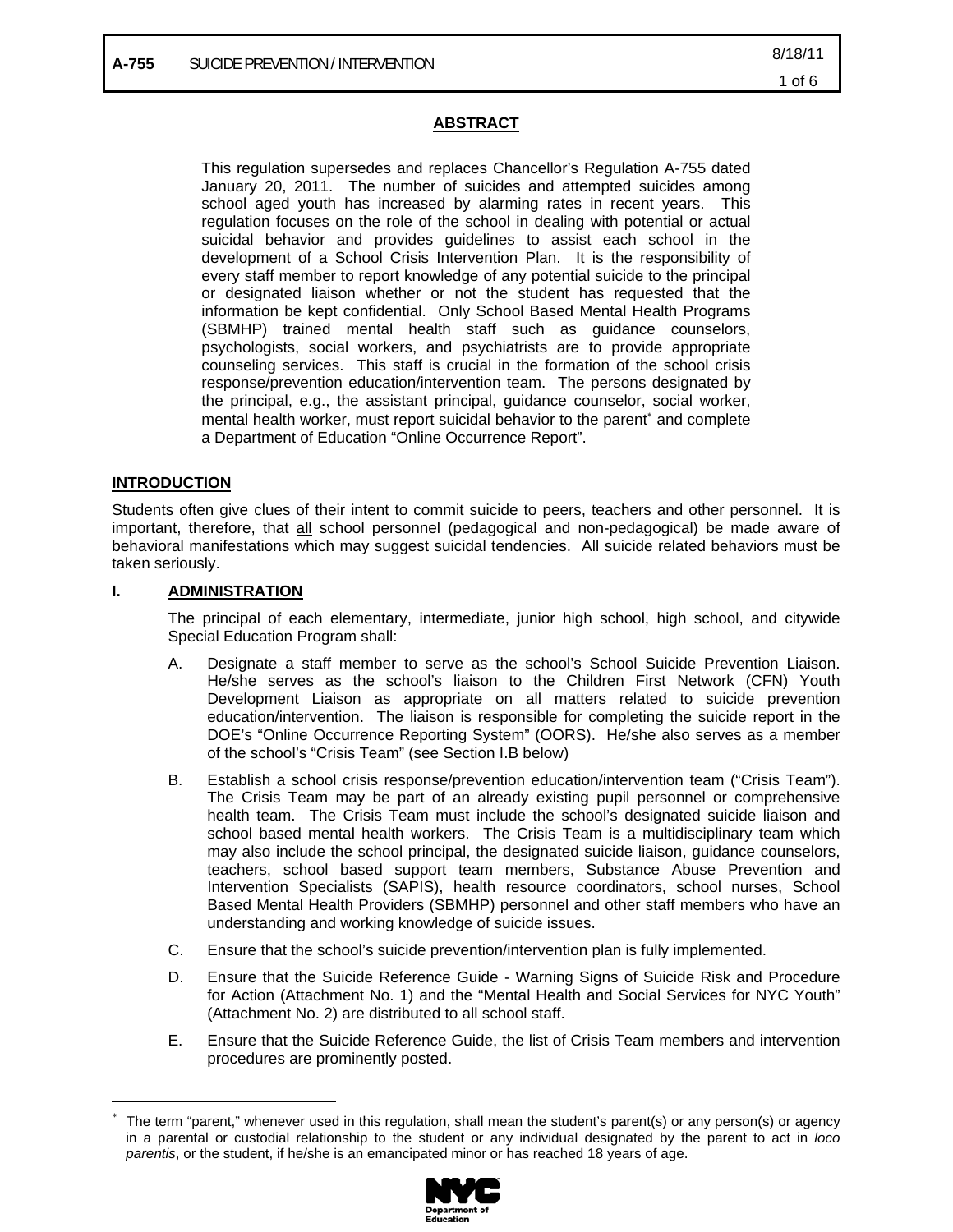F. Identify a service provider(s) from the New York State Office of Mental Health, if necessary, at: http://www.omh.state.ny.us/omhweb/licensing/bic/locatebic1.asp.

### **II. PREVENTION THROUGH EDUCATION**

The goal of suicide prevention through education is to heighten awareness of the school community (pedagogical/non-pedagogical personnel, parents, students, etc.) of the warning signs of, or the factors which may contribute to suicidal behavior, and to enable them to access appropriate prevention/intervention services. Warning signs and symptoms must be interpreted cautiously, in conjunction with other factors and each individual circumstance. See the Suicide Reference Guide on some of the symptoms and warning signs (Attachment No. 1).

A. Crisis Team Responsibilities

Each School Crisis Team must:

- 1. Develop a School Crisis Intervention Plan which establishes the steps the school will take to provide intervention and support services to students who exhibit suiciderelated risk behaviors. The plan must:
	- a. Address prevention-education/intervention and post-intervention (follow-up) measures and activities;
	- b. Include a timeframe for implementation;
	- c. Include the names of staff involved in the implementation of the plan and their respective roles and responsibilities; and
	- d. Be included as part of the school's "Consolidated School and Youth Development Plan".
- 2. Conduct an Orientation Session for school personnel within the first two months of the beginning of every school year. The Orientation Session must include a presentation of the school's suicide prevention-education/intervention plan to the entire school community. It may be conducted at administrative conferences, pupil personnel meetings, teacher conferences and meetings for non-pedagogical staff and parents.
- 3. Facilitate or conduct Teacher Training/Professional Development for all school staff. This training should focus on the immediate referral of attempted suicide and/or suicidal behavior to the principal or designated school liaison. In addition, pertinent information must be provided to staff on suicidal risk factors, risk taking behavior, identifiable indicators, referral procedures, follow-up strategies, and sensitizing staff to the special needs of potentially suicidal students.
- 4. Provide a variety of developmentally appropriate Student Awareness activities for all students to help them develop an understanding of the finality of death, and responsible concern for self and others by seeking help, when appropriate.
- 5. Coordinate organizational assistance within the community, establish liaisons with mental health agencies and hospitals, and train parent and community groups to become familiar with appropriate prevention-education/intervention strategies. This training should be part of the school's comprehensive health program. The team shall encourage participation of community agencies/groups in training sessions. It is recommended that the team meet periodically with hospital/agency staff to ensure ongoing communication, training and optimal collaboration.
- 6. Inform community mental health agencies and hospitals of the school's suicide prevention-education/intervention component. The crisis team shall develop and utilize a detailed community resource and reference list with an indicated liaison in each agency and/or hospital. The resource list should be updated annually.

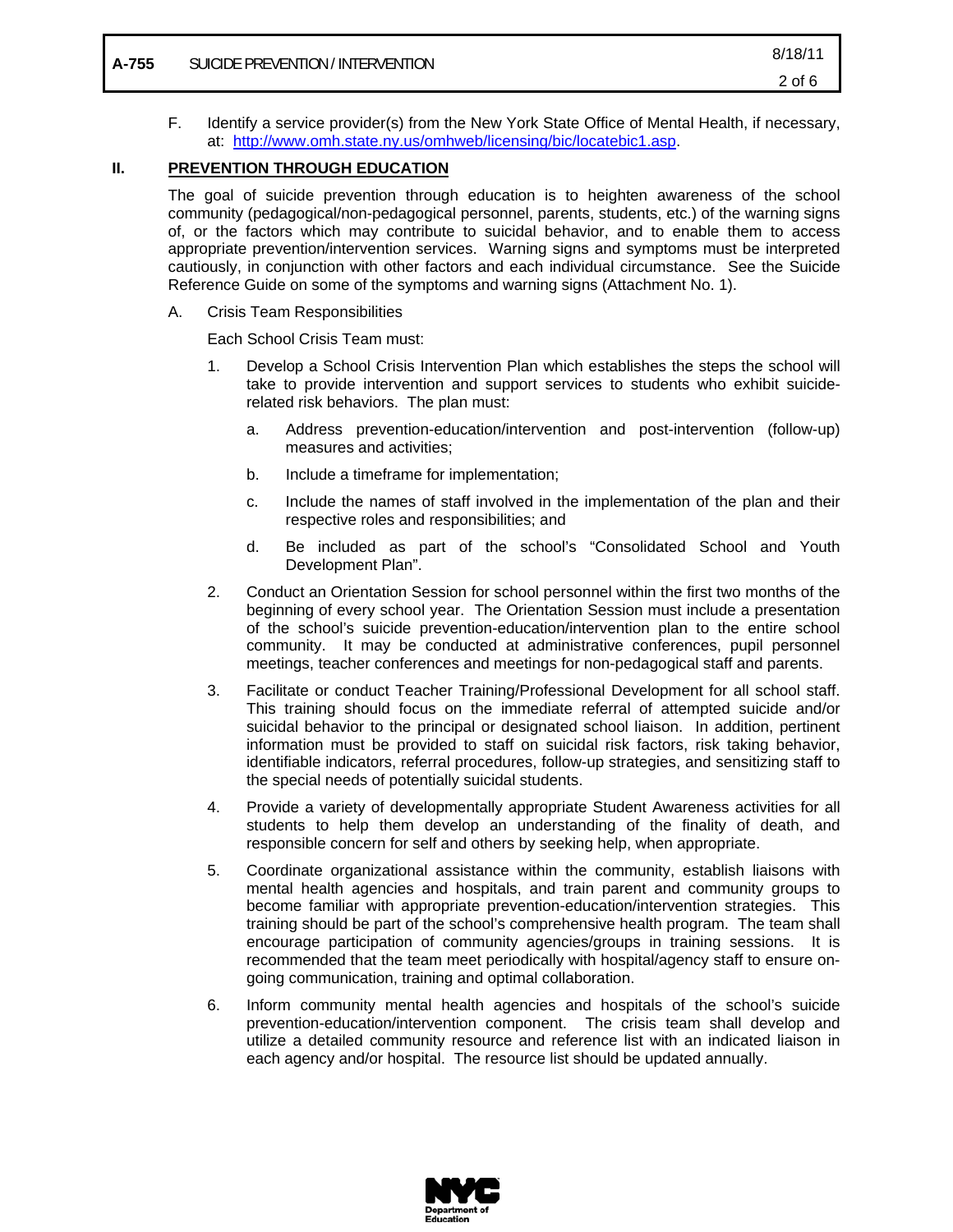### **III. INTERVENTION PROCEDURES**

Every staff member must report knowledge of any suicide attempt or potential suicide to the principal or designated liaison whether or not the student has requested that the information be kept confidential.

- A. Suicide Attempts
	- 1. Intervention measures

When a staff member has knowledge of a suicide attempt, the following steps must be taken:

- a. The staff member must summon assistance and inform the principal/designee.
- b. The staff member must ensure that the student is not unattended under any circumstance.
- c. The staff member must ensure that appropriate first aid procedures are administered.
- d. The staff member must contact 911 immediately so that the student can be transported and admitted to the nearest hospital.
- e. The principal/designee must notify the parent and summon him/her either to the school or to the hospital involved. If the student must be removed to the hospital and the parent has not arrived, a member of the school staff must accompany the student to the hospital. If the parent does not arrive by the end of the staff member's school day, the staff member must contact the principal/designee.
- 2. Post-Intervention/Follow-Up Procedures

The principal/designee must take the following steps after the suicide attempt to support the student and the parent:

- a. Communicate on an ongoing basis with the parent and the SBMHP or an outside treatment service provider to ensure appropriate school support.
- b. Continue to provide appropriate instruction. No student may be excluded from school pending a "medical clearance" or an "authorization to return to school".
- c. Provide appropriate school guidance and counseling services upon the student's return to school. This may include, but is not limited to:
	- i. maintaining contact with the student and family;
	- ii. communicating with the SBMHP, hospitals and mental health agencies;
	- iii. helping the student adjust and cope with school stressors;
	- iv. adjusting the school program where appropriate; and/or
	- v. integrating school services with outside sources of help.
	- vi. if the incident creates an impact on the larger school community, the crisis team should be called to assist staff and students in coping with the situation.
- B. Suicidal Behavior
	- 1. Warning Signs

The situation is to be regarded as life threatening whenever a student verbalizes or writes a detailed suicide plan of action or whenever a student exhibits a combination of any of the following behavioral patterns:

Severe and persistent bereavement

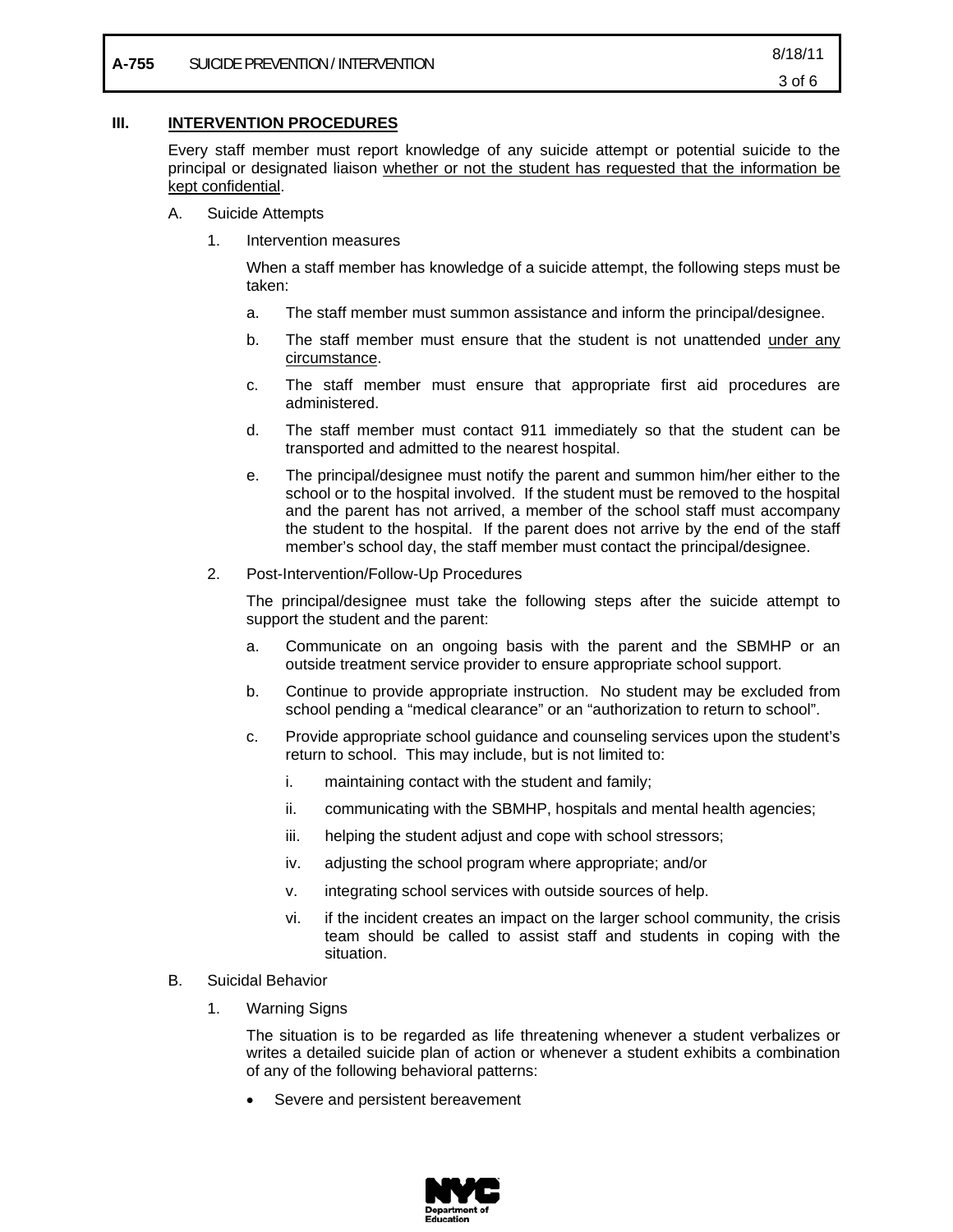- Previous self-injuring behavior
- Total withdrawal/isolation
- Feeling of hopelessness
- Chronic depression
- Chronic substance abuse
- Deteriorating school functioning
- Loss of reality boundaries
- Lack of emotions/inappropriate affect
- Rage/anger
- 2. Intervention Measures

The following steps must be taken when any staff member becomes aware of suicidal behavior:

- a. The staff member must immediately inform the principal/designee.
- b. The staff member must contact 911 where appropriate.
- c. The principal/designee must contact the parents and make them aware of the serious and potentially dangerous nature of the situation and assist in developing an immediate plan of action to follow, i.e., referral to the SBMHP, location of a nearby hospital, mental health agency or other appropriate support services.
- d. If the student has indicated access to the means for attempting a suicide, the parent must be informed about appropriate preventative measures. In addition, the parent should be counseled on "means restrictions," limiting the child's access to the mechanism for carrying out the suicide attempt (i.e., dangerous weapons or medicine/drugs).
- 3. Post Intervention/Follow-Up Activities

The principal/designee must have ongoing communication with the parent and the treatment service provider to ensure appropriate school support. The principal/designee must work with the crisis team to assess the risk to the child and provide appropriate interventions and services. The Suicide Reference Guide – Procedures for Action Suicide Reference Guide (Attachment No. 1) shall be used to guide school personnel working with students that may be at risk of suicide.

- C. Suicidal Ideation
	- 1. Intervention Measures

When a student expresses general thoughts or feelings about suicide and exhibits some of the warning signs or indicators listed on the Suicide Reference Guide – Warning Signs of Suicide Risk (Attachment No. 1), the following steps must be taken:

- a. The situation must be assessed by the crisis team to determine appropriate interventions and services.
- b. Any staff member becoming aware of such behavior must notify the principal/designee immediately.
- c. The principal/designee must make the student's parent aware of the potentially dangerous nature of the situation.

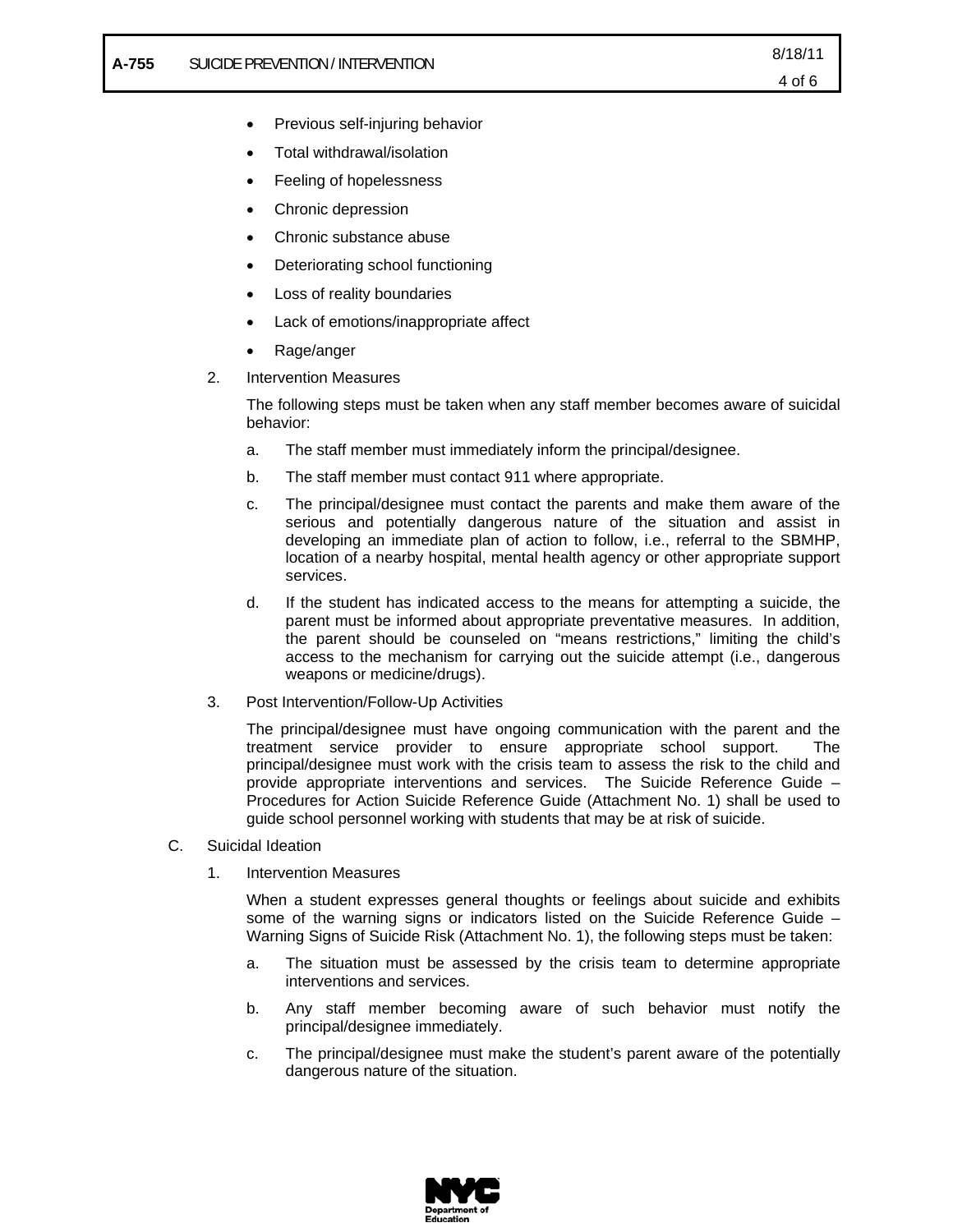#### 2. Post Intervention Follow-Up Measures

The crisis team must develop a plan of action, in collaboration with the parent, to:

- arrange for a designated member of the crisis team meet with the student on a regular basis to offer ongoing support and monitor student's progress;
- conduct follow-up within the school and/or follow-up with the treatment service provider to determine what additional measures should be taken, if any;
- refer the student to the SBMHP or an outside mental health screening program, depression screening program or mental health agency;
- encourage the student and family to participate in ongoing therapeutic intervention; and/or
- communicate with the suicide prevention, education and intervention team to review student progress on a regular basis and determine the outcome of their interventions.
- D. Where a student attempts suicide or exhibits potentially suicidal behavior, where appropriate, school staff should consider a referral to the CSE or a request for a 504 meeting. For information on how to conduct a 504 meeting, please see Chancellor's Regulation A-710 http://schools.nyc.gov/NR/rdonlyres/381F4607-7841-4D28-B7D5- 0F30DDB77DFA/97054/A7101202011FINAL.pdf.

#### **IV**. **FOLLOW-UP PROCEDURES**

In the aftermath of a student suicide attempt or death by suicide, follow-up procedures should be established to assist staff, students, and family in coping with the situation. The following followup activities should be incorporated in each school plan:

- A. A staff conference open to all school personnel should be held as soon as possible following a suicide to:
	- 1. Eliminate rumors surrounding the suicide;
	- 2. Develop a plan for dealing with the suicidal incident in individual classroom groupings (to permit open discussion and facilitate identification of other at-risk students and avoid imitation suicides);
	- 3. Consider a memorial service; and
	- 4. Address the grief reaction of students, staff and the entire school community.
- B. School mental health workers, crisis team members and/or community-based organizations should conduct small group sessions with students and staff to alleviate anxiety and help resolve the feelings that follow such an incident.
- C. In consultation with the principal, provide family members with a referral to outside resources for continuing support services.

#### **V. REPORTING PROCEDURES**

A. Online Occurrence Reports

All school staff members must report any deaths by suicide, attempted suicides and expressions of suicidal intentions occurring in and out of school to the Department of Education as follows:

- 1. The school staff member must immediately notify the principal/designee.
- 2. The principal/designee must immediately notify the CFN Youth Development Liaison as appropriate by telephone.
- 3. The principal/designee must immediately notify the Department of Education's Emergency Information Center of the incident by calling (718) 935-3210.

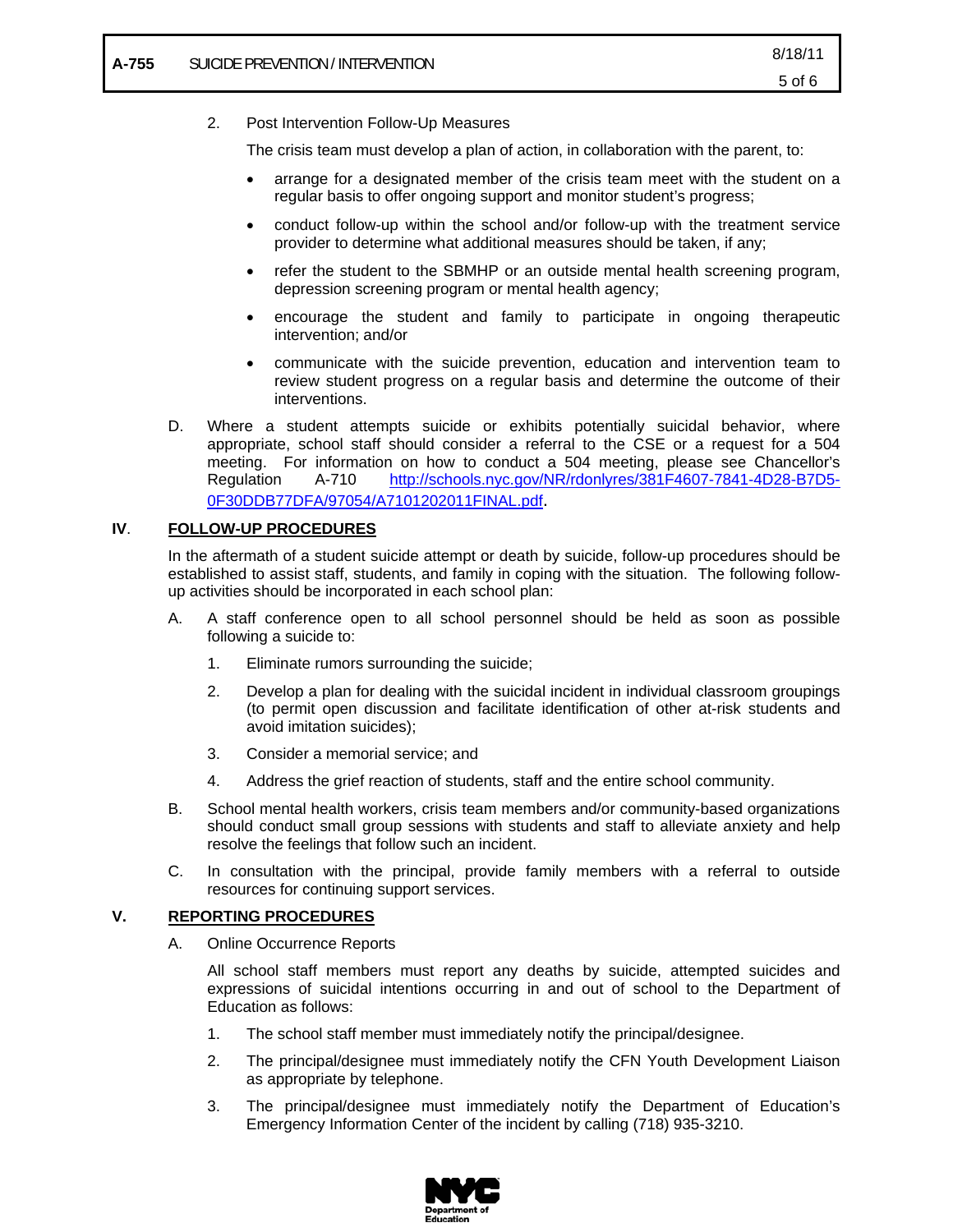- 4. The principal/designee must complete an Online Occurrence Reporting System Report (OORS) Suicide Report within one school day. The DOE OORS link may be accessed at: https://ats.nycboe.net/safety/portal/.
- 5. The principal/designee must complete an OORS follow-up report within ten (10) days.

The Office of School and Youth Development provides a help desk to assist with any technical questions regarding the filing of an OORS report. The help desk is available from 8:00 AM to 6:00 PM Monday through Friday. To contact the help desk, dial (718) 935-5004 and ask for the OSYD Web Support B. Reports to the New York State Central Register for Child Abuse and Maltreatment (see Chancellor's Regulation A-750, Report of Suspected Child Abuse and Maltreatment):

- 1. All staff members are mandated reporters for child abuse and maltreatment. The staff member who has first-hand information must personally and immediately make an oral report to the New York State Central Register (SCR) for Child Abuse and Neglect at 1-800-635-1522 when:
	- a. A student exhibits potentially suicidal behavior and the school has reasonable cause to suspect that the child has been abused or maltreated.
	- b. The parent refuses to cooperate with the school or to take alternative preventive measures and the student is still at risk.
- 2. Immediately after making the oral report to SCR, the staff member must inform the principal/designee who must then complete the LDSS 2221 A within 48 hours. Copies of the form may be obtained at: http://schools.nyc.gov/StudentSupport/NonAcademicSupport/ChildAbuse/default .htm (refer to Chancellor's Regulation A-750 - Reports of Suspected Child Abuse and Maltreatment).

## **VI. TECHNICAL ASSISTANCE**

The CFN Youth Development Liaison can provide assistance with this regulation, in developing suicide prevention and intervention plans, conducting professional development and identifying educational materials on suicide prevention and intervention. For technical assistance, contact the Office of School and Youth Development at the number listed below.

### **VII. INQUIRIES**

Inquiries pertaining to this regulation should be addressed to:

|              | Office of School and Youth Development                          |              |
|--------------|-----------------------------------------------------------------|--------------|
| Telephone:   | Suicide Prevention and Intervention                             | Fax:         |
| 212-374-0805 | N.Y.C. Department of Education<br>52 Chambers Street - Room 218 | 212-374-5751 |
|              | New York, NY 10007                                              |              |

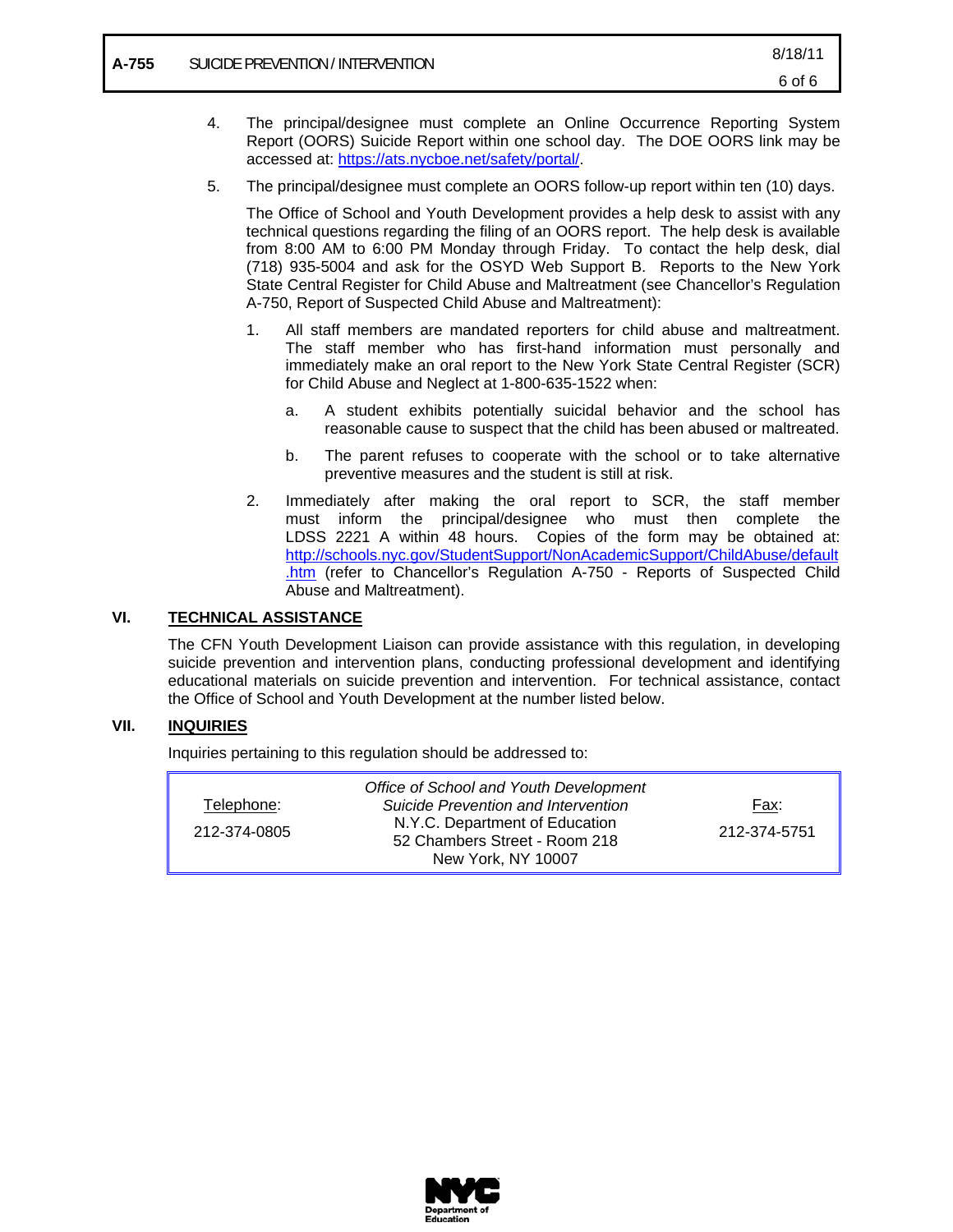

## **SUICIDE REFERENCE GUIDE**

## **WARNING SIGNS OF SUICIDE RISK**

This reference guide is to alert you to the typical indicators of risk for suicide or self-injury among children and adolescents.

This list is not exhaustive. Please note that a child may have one or more indicators and may not be at risk for suicide. However, the continued presence of an indicator, or the presences of several indicators in combination, should alert school personnel to the possibility of suicide risk. All indications of suicidality need to be taken seriously and the principal /designee should be alerted immediately.

#### **BEHAVIORAL INDICATORS**

- Previous suicide attempts
- Verbal or written statements expressing suicidal tendencies
- Self-destructive behavior, e.g., self-inflicted burns, cuts, reckless or dangerous behavior
- Use of drugs and/or alcohol
- Isolation/withdrawal
- School failure/truancy
- Deteriorating school functioning
- Neglect of personal welfare or appearance
- Running away from home
- Disciplinary crisis, e.g., suspension, arrest
- Unusual or prolonged crying
- Giving away personal belongings
- Inappropriately saying goodbye
- Changes in normal behavior, e.g., arguments or fights
- Eating disorders/change in eating habits

### **EMOTIONAL INDICATORS**

- Depression
- Strong and persistent bereavement concerns
- Loss of reality boundaries, hearing voices
- Loss of emotions/apathy/inappropriate affect
- Panic attacks, anxiety disorder
- Low self-esteem, extensive self-criticism
- Feelings of hopelessness
- Exposure to violence or trauma

#### **PERSONAL CIRCUMSTANCES**

- Serious illness self or family member
- Unwanted pregnancy
- Sexual identity concerns
- Recent humiliating event
- Family problems: child abuse or neglect, sexual abuse, domestic violence, homelessness, divorce, separation from family members, substance abuse or mental illness in family, institutionalized parent and family stress

 Please consult Chancellor's regulation A-755 for additional information Additional Resources in Suicide Prevention and Intervention

> The Samaritans 1-212-673-3000 New York City Youth Line 1-800-246-4646 Safe Horizon 1-212-577-7700/7777 LifeNet 1-800-LIFENET Lifeline 1-800-273-TALK Covenant House 1-800-999-9999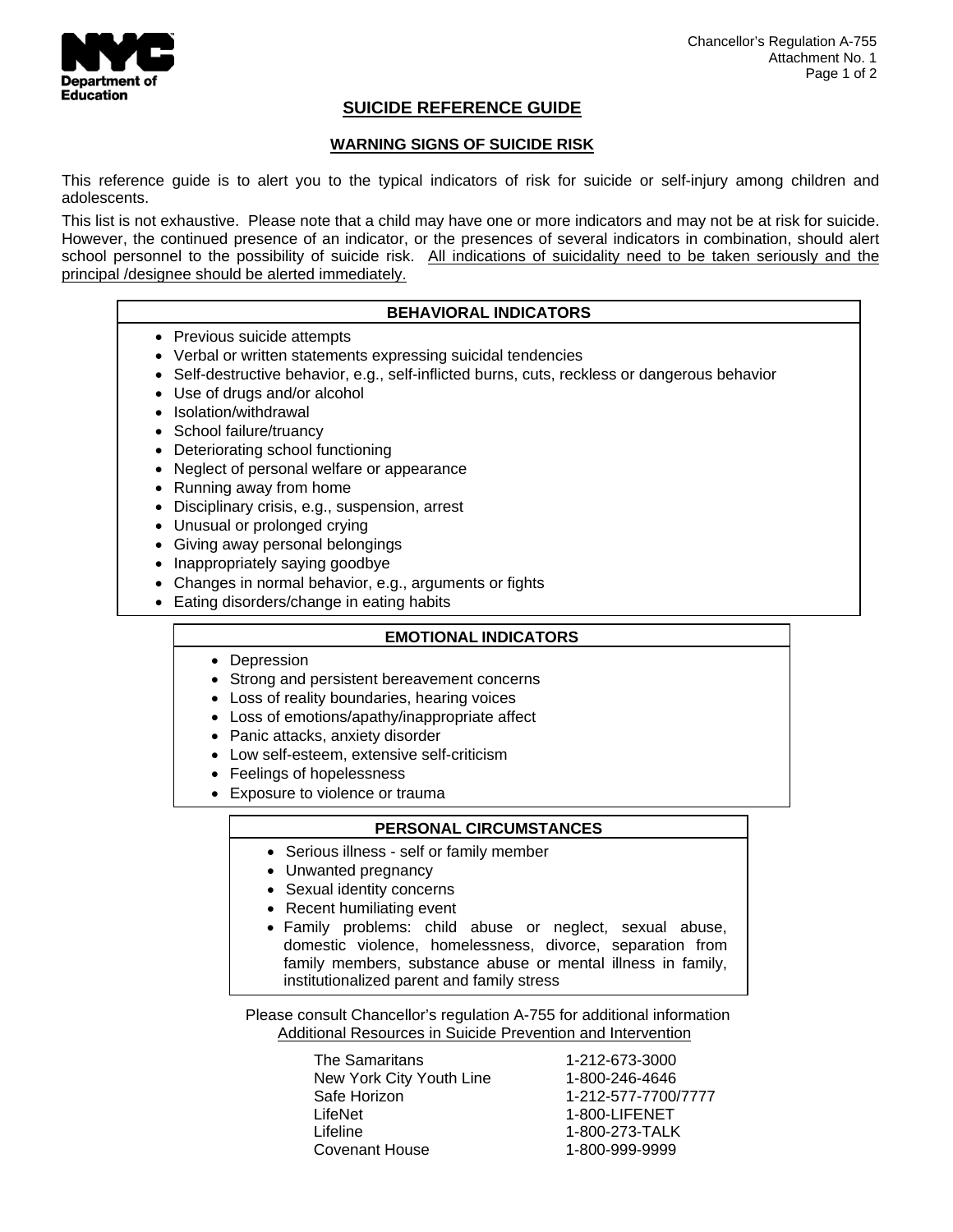

## **SUICIDE PREVENTION GUIDE – PROCEDURES FOR ACTION**

| <b>PREVENTION</b>                                                                                                                                                                                                                                                                                                                                                                                                                                                                                                                                                                                                                                                                                                                                                                                                                                                                                                                                           | <b>SUICIDE ATTEMPTS</b>                                                                                                                                                                                                                                                                                                                                                                                                                                                                                                                                                                                                                                                                                                                                                                                                                                                                                                                                                                               |  |
|-------------------------------------------------------------------------------------------------------------------------------------------------------------------------------------------------------------------------------------------------------------------------------------------------------------------------------------------------------------------------------------------------------------------------------------------------------------------------------------------------------------------------------------------------------------------------------------------------------------------------------------------------------------------------------------------------------------------------------------------------------------------------------------------------------------------------------------------------------------------------------------------------------------------------------------------------------------|-------------------------------------------------------------------------------------------------------------------------------------------------------------------------------------------------------------------------------------------------------------------------------------------------------------------------------------------------------------------------------------------------------------------------------------------------------------------------------------------------------------------------------------------------------------------------------------------------------------------------------------------------------------------------------------------------------------------------------------------------------------------------------------------------------------------------------------------------------------------------------------------------------------------------------------------------------------------------------------------------------|--|
| The goal of the school-based suicide prevention team is to provide<br>orientation and sensitivity for the total school community.<br>The<br>Suicide Prevention Team will:<br>Present the school's suicide prevention component to the entire<br>school community<br>Conduct training for staff members, review indicators, assess risk<br>$\bullet$<br>and needs<br>Devise a variety of activities for students to help them develop an<br>$\bullet$<br>increased awareness of self, understanding of the finality of<br>death, and concern for self and others<br>Provide training workshops for parents and community groups to<br>$\bullet$<br>become familiar with appropriate prevention strategies<br>Coordinate organizational linkages within the community<br>$\bullet$<br>Establish liaison with mental health agencies and hospitals<br>$\bullet$<br>Generate a detailed, up-to-date community resource list for quick<br>$\bullet$<br>reference | When a student has made a suicide attempt, the situation is to<br>be regarded as life threatening and assistance must be<br>summoned immediately. Under no circumstances should the<br>student be left alone.<br>Summon assistance immediately within the school<br>Immediately notify the principal or designee<br>$\bullet$<br>Ensure that appropriate first aid procedures are followed and<br>$\bullet$<br>are administered by the medical aide or other trained staff<br>Call 911 to request an ambulance<br>Monitor student until ambulance arrives<br>Notify and summon parent/guardian to school or to hospital<br>$\bullet$<br>involved<br>Have staff member accompany student to the hospital and<br>$\bullet$<br>remain with student until the parent/guardian arrives<br>Notify the Emergency Information Center (718) 935-3210<br>Communicate with parent/guardian in supportive role; refer<br>$\bullet$<br>to appropriate mental health agency<br>Complete an Online Occurrence Report |  |
| <b>LADDER OF REFERRAL</b>                                                                                                                                                                                                                                                                                                                                                                                                                                                                                                                                                                                                                                                                                                                                                                                                                                                                                                                                   | <b>SUICIDAL BEHAVIOR</b>                                                                                                                                                                                                                                                                                                                                                                                                                                                                                                                                                                                                                                                                                                                                                                                                                                                                                                                                                                              |  |
| Staff (pedagogical or non-pedagogical)<br>Principal or Designee<br>$\nabla$<br>Member of Crisis Team<br>(Principal, Social Worker, SBST, Psychologist, Guidance Counselor,<br>SAPIS/SPARK, Dean)<br>Parent, Hospital or other Medical Facility<br>Youth Development Coordinator                                                                                                                                                                                                                                                                                                                                                                                                                                                                                                                                                                                                                                                                             | The situation is to be regarded high risk whenever a student<br>verbalizes or writes a detailed suicide plan of action in<br>conjunction with a pattern of behavioral and emotional<br>indicators.<br>Immediately notify the principal or designee<br>$\bullet$<br>Where appropriate, contact 911<br>Principal or designee calls and notifies parent of the serious<br>and potentially dangerous situation<br>Make appropriate referrals to treatment service provider<br>$\bullet$<br>Ensure that appropriate school support services are provided<br>to student and family<br>Follow up case with service provider in order to determine<br>disposition of the case<br>Principal or designee maintains communication with family<br>Notify the Emergency Information Center (718) 935-3210<br>Complete an Online Occurrence Report                                                                                                                                                                  |  |
| <b>FOLLOW-UP</b>                                                                                                                                                                                                                                                                                                                                                                                                                                                                                                                                                                                                                                                                                                                                                                                                                                                                                                                                            | <b>SUICIDAL IDEATION</b>                                                                                                                                                                                                                                                                                                                                                                                                                                                                                                                                                                                                                                                                                                                                                                                                                                                                                                                                                                              |  |
| Notify the Youth Development Coordinator for the Network<br>Make appropriate referrals to treatment service provider<br>Follow up case with hospital involved in order to determine<br>$\bullet$<br>disposition of the case<br>Ensure that appropriate school support services are provided<br>$\bullet$<br>(adjustment to academic program, in-house counseling,<br>notification to student's subject classes, etc.)<br>Consider a referral to the CSE or a request for a 504 meeting.<br>$\bullet$<br>Communicate with parent/guardian<br>$\bullet$<br>When it is believed that the suicidal condition is a possible<br>consequence of suspected child abuse and neglect, a report must be<br>filed with the New York State Central Register Hotline:<br>1-800-635-1522.<br>(See Chancellor's Regulation A-750)                                                                                                                                           | When a student expresses general thoughts or feelings about<br>suicide and exhibits various indicators, the situation is to be<br>regarded as moderately dangerous.<br>Immediately notify the principal or designee<br>Where appropriate, contact 911<br>$\bullet$<br>Principal or designee calls and notifies parent of the serious<br>$\bullet$<br>and potentially dangerous situation<br>The crisis team develops a plan that advocates for the<br>student, the provision of services, meets with the student<br>regularly, and monitors the progress<br>Refer the student to an outside mental health agency<br>Encourage student and family to participate in on-going<br>therapeutic interventions<br>Notify the Emergency Information Center (718) 935-3210<br>Complete an Online Occurrence Report<br>$\bullet$                                                                                                                                                                               |  |

**It is the responsibility of every staff member to report knowledge of any potential suicide to the principal or designated liaison whether or not the student has requested that the information be kept confidential. Only trained mental health staff are able to provide appropriate counseling services.**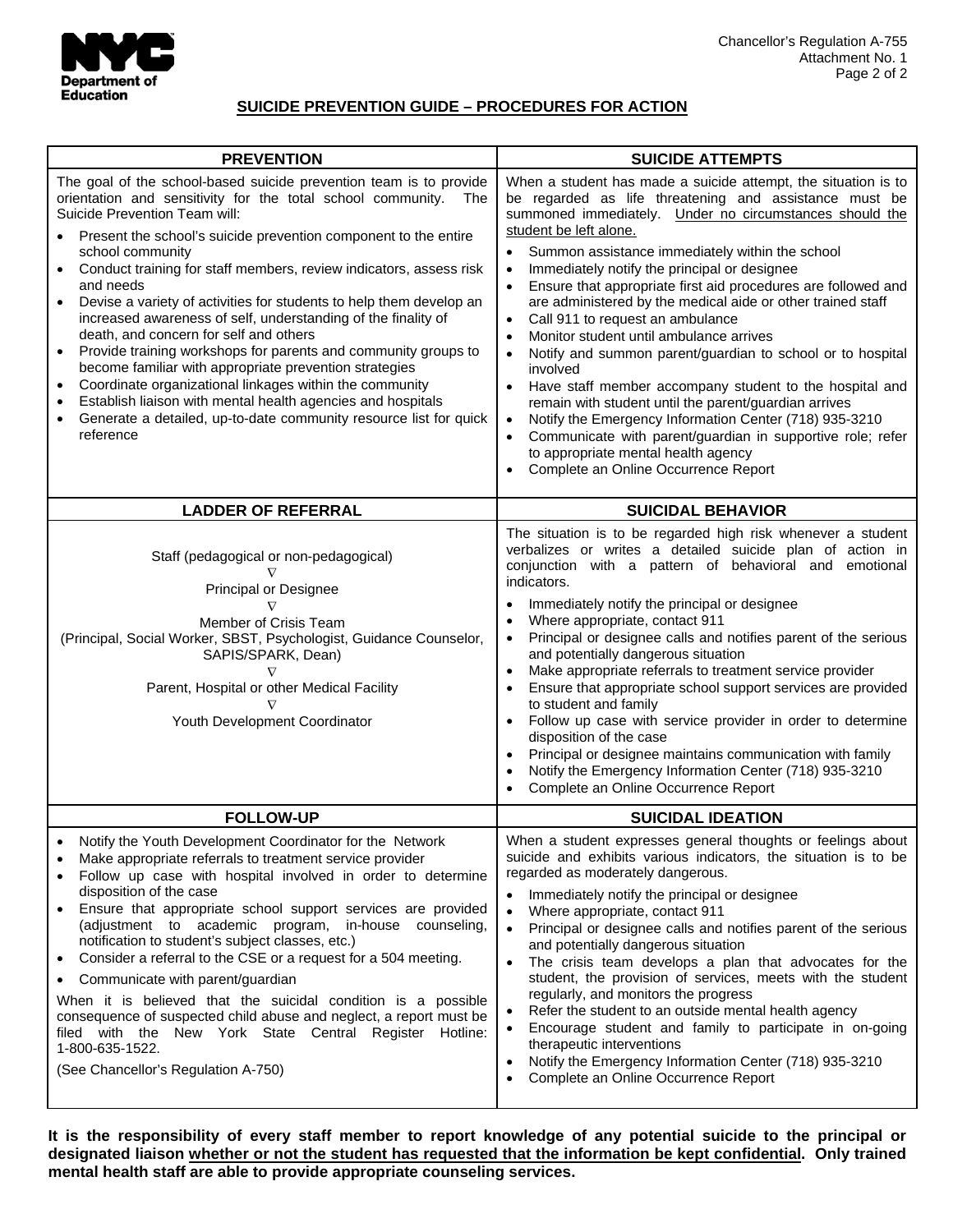

# **Mental Health & Social Services For NYC Youth**

## **Helpful Phone Numbers & Hotlines**

AIDS Hotline NYC 212-614-5552

Child Abuse Reporting NYS 800-637-1522

Children's Single Point of Access (CSPOA) 888-277-6258

Coordinated Children's Service Initiate 212-920-5334

Crime Victim's Board 212-577-7777

Domestic Violence Hotline 800-621-4673

Drug Abuse Hotline 800-522-5353

Food and Hunger Hotline 212-533-6100

Immigrant Hotline (NYC) 718-899-4000

**LifeNet** 

800-LIFENET Spanish 877-298-3373

Asian

877-990-8585 Deaf/Hearing Impaired 212-982-5284

NYC DYCD Youthline 800-246-4646

Rape & Sexual Assault 212-227-3000

Runaway Hotline 212-619-6984

Teen Pregnancy Hotline (PCAP) 800-522-5006



- Toll-free and confidential Mental Health Information and Referral Line with access to Mobile Crisis Team
- Staffed by trained Social Workers 24 hours, 7 days per week, 365 days per year
- **1-800-LIFENET (see column for languages)**
- **http://www.800lifenet.org**
- **http://www.hitesite.org**

## **Mobile Crisis**

- Provide evaluation and short term (3-4 sessions) mental health services to clients that either refuse or cannot go to ER's for assessments
- Will see a client in crisis within 24-48 hours of request and make 4 follow up visits
- Have the ability to facilitate hospitalization for individuals in an acute crisis (involuntary hospitalization through the court)
- There are 24 teams citywide, 17 teams have child serving capacities.
- Referrals can be made directly to Crisis Teams through **1-800-LIFENET**

## **Families on the Move, Inc. (FOTM)**

- Up-to-date information and State-of-the-Art care and treatment
- Support to children and youth with emotional, behavioral and/or mental health challenges and their families
- Advocacy in the public forum comprehensive, coordinated, community-based, culturally-competent and family-driven services
- Training and educational forums to increase awareness and skills.
- State-wide Resource: **212-837-7905**

More information about school-based support for mental and behavioral health, contact:

**Scott Bloom, LCSW, Director of School Mental Health Services** *SBloom5@schools.nyc.gov* or *212-374-6846*

## **Children's Single Point of Access (CSPOA) 1-888-277-6258**

- Children's SPOA is designed to improve access to intensive mental health services by creating a single point of entry to refer, link and coordinate services for family and youth who need high end services. Such services include:
	- Case management
	- Home/community based waiver
	- Children's ACT team
	- Community residence
	- Family based treatment

## **Parent's Resource Center**

- Provide Parent-to-Parent Support
- Specially trained staff who are aware of problems families have with children with emotional/behavioral difficulties.
- Provide education, support and advocacy to parents.
	- **Manhattan Zone 3**: Olga Vazquez, 212-410-1820
	- **Manhattan Zone 4:** Janet Rosa, 212-964-5253
	- **Bronx Zone 1**: Wanda Greene, 718-220-0456
	- **Bronx Zone 2:** Yvette Pena,718- 220-0456
	- **Queens Zone 5**: Lorraine Jacobs, 718- 651-1960
	- **Queens Zone 6**: Kathy Gardini, 718-474-2070
	- **Brooklyn Zone 7**: Terri Johnson, 718-290-8100
	- **Brooklyn Zone 8**: Denise Stephenson, 718-859-4500
	- **Staten Island:** Deborah Miller, 718 -698-5307

## **Office of Safety First 718-543-7233**

Follow-up resource if you are concerned about the progress of a child protective investigation or have an ongoing safety concern related to a case that you called into the Sate Central Register.



**Department of** Education